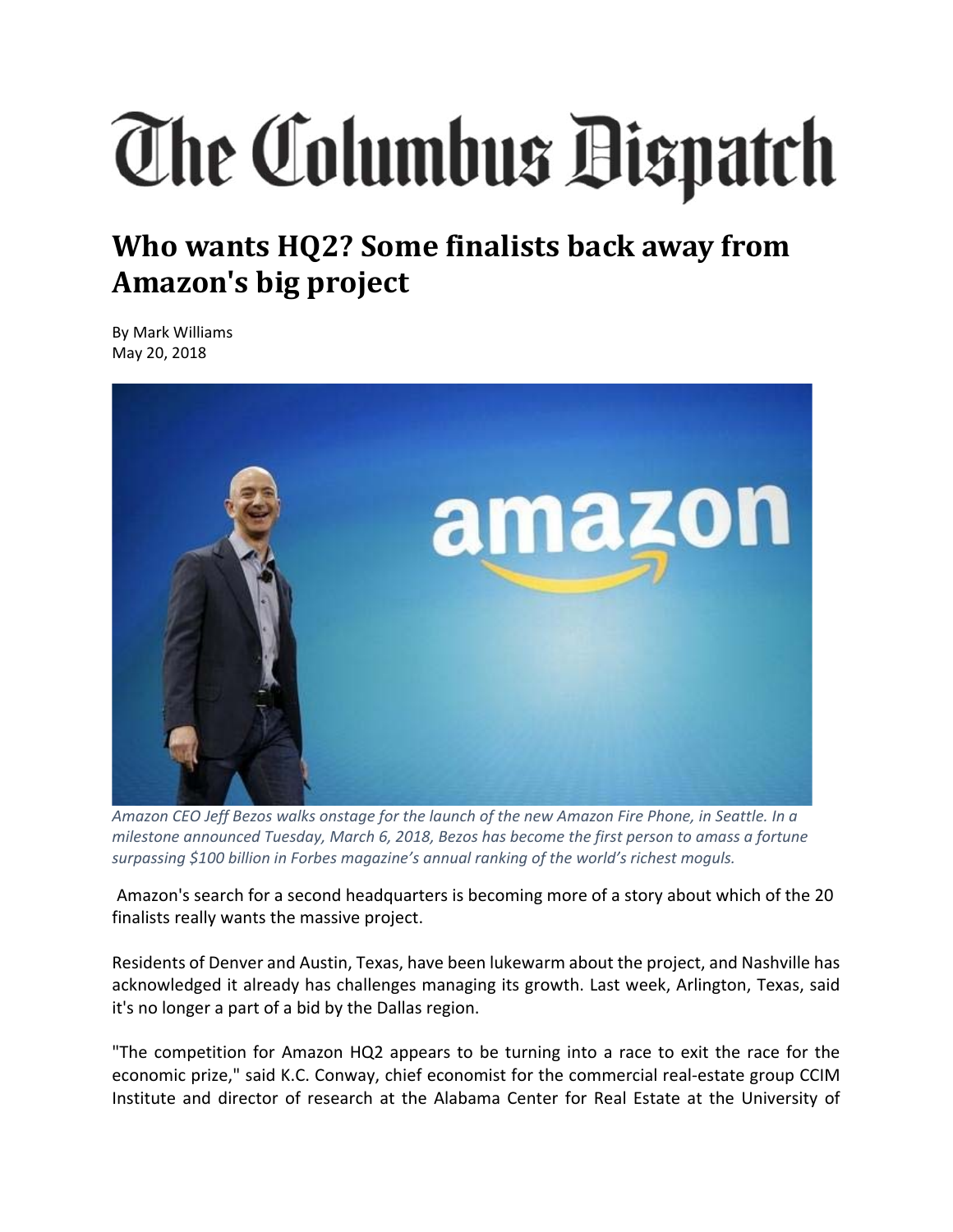Alabama. "Amazon might want to decide sooner rather than later before the 20 finalists pool shrinks further."

Amazon announced plans last year to build a second headquarters, throwing open the competition to cities across the country. In January, the Seattle-based company picked 20 finalists, including Columbus, out of 238 bids for a project that will come with 50,000 jobs that pay an average of \$100,000 and a massive \$5 billion investment.

While the project's amazing scope was enough to set off a frenzy of interest nationally, a reverse effect is raising questions now: How does a city absorb such a massive endeavor, and at what cost?

Cities have voiced concerns about the incentives the winning city will have to provide to Amazon and what the project will mean for housing costs, traffic congestion and population growth for the winning city. The cities still being considered have low jobless rates already, meaning it could be difficult for Amazon to find the skilled workers it needs.

"These are all good problems to have," said John Boyd, principal of the Boyd Co., based in Princeton, New Jersey, which provides site-selection services to some of the nation's biggest companies.

Amazon will be leery of any city "that isn't excited to be partnering with Amazon," he said.

Even Amazon's home city of Seattle has gotten into the act with a new \$275‐per‐worker tax on large employers such as Amazon to be used to address homelessness and fund affordable housing projects.

Boyd suspects that some of the 50,000 jobs to be created at HQ2 will include jobs Amazon might move out of Seattle.

A survey of residents of the 20 final cities released in April by Elon University in North Carolina, in partnership with the Business Journals, found the level of support for the project varied.

In Columbus, nearly half of all residents say they "strongly support" the project and 32 percent say they "somewhat support" it. That was the fourth-highest level of support. Support was weakest in Boston, Denver and Los Angeles.

Asfor Columbus, economic‐development officialssay they understand there would be challenges should the city win, but the city hasn't had second thoughts about being in the competition.

"Wow, this is big, really important, transformational," said Steve Schoeny, the city's development director. "Because it's transformational, it comes with a lot of challenges.